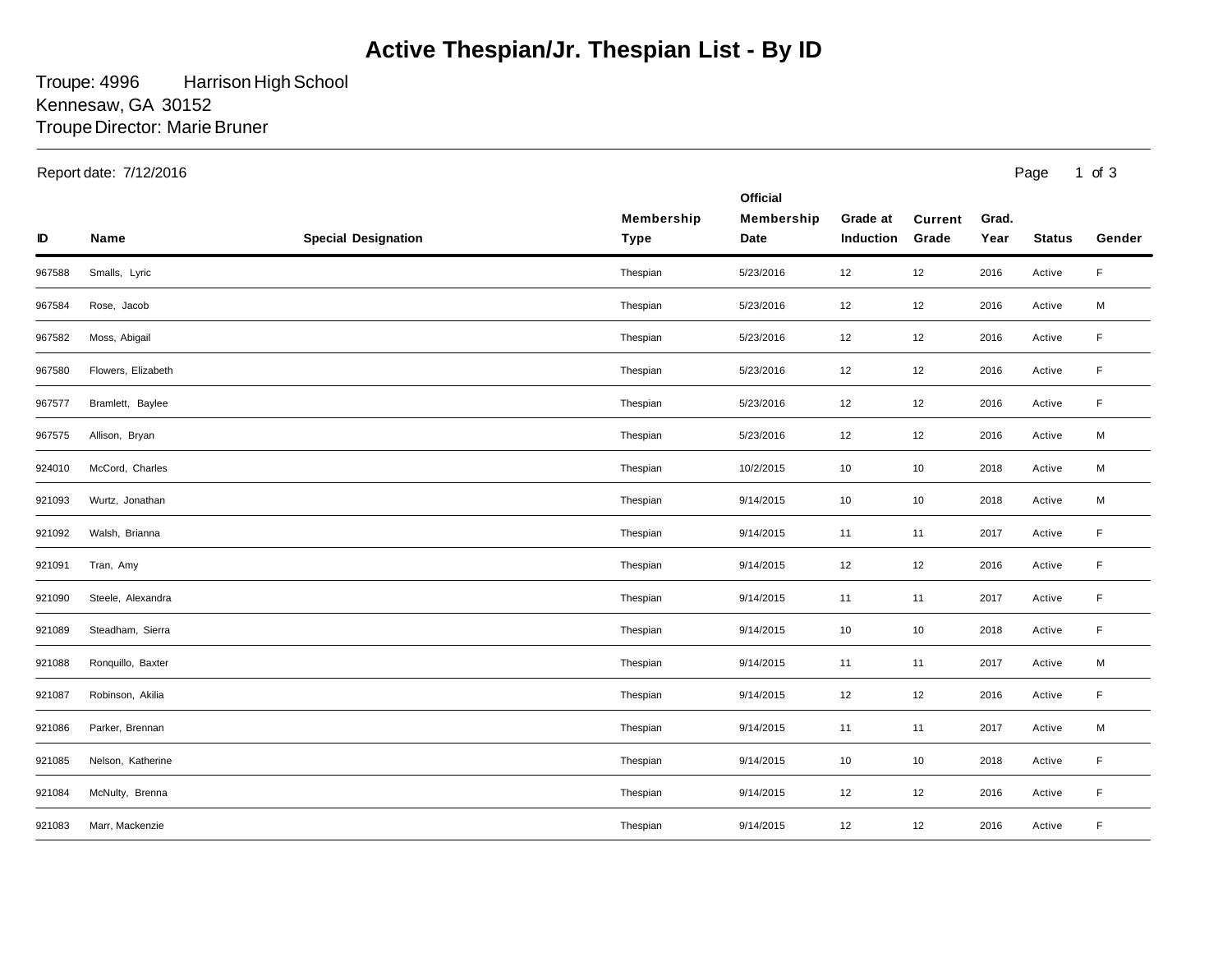|          |                   |                     |            | Official   |           |         |       |        |        |
|----------|-------------------|---------------------|------------|------------|-----------|---------|-------|--------|--------|
|          |                   |                     | Membership | Membership | Grade at  | Current | Grad. |        |        |
| $\sf ID$ | Name              | Special Designation | Type       | Date       | Induction | Grade   | Year  | Status | Gender |
| 921082   | Koepka, Brianna   |                     | Thespian   | 9/14/2015  | 11        | 11      | 2017  | Active | F      |
| 921078   | Johnson, Rachel   |                     | Thespian   | 9/14/2015  | 12        | 12      | 2016  | Active | F      |
| 921074   | Johnson, Alyssa   |                     | Thespian   | 9/14/2015  | 12        | 12      | 2016  | Active | F.     |
| 921069   | Ellis, Keyarah    |                     | Thespian   | 9/14/2015  | 11        | 11      | 2017  | Active | F      |
| 921067   | Caylor, William   |                     | Thespian   | 9/14/2015  | 10        | 10      | 2018  | Active | M      |
| 921062   | Brown, Abby       |                     | Thespian   | 9/14/2015  | 12        | 12      | 2016  | Active | F      |
| 921060   | Bayani, Brandon   |                     | Thespian   | 9/14/2015  | 12        | 12      | 2016  | Active | M      |
| 921059   | Andrew, Alec      |                     | Thespian   | 9/14/2015  | 12        | 12      | 2016  | Active | М      |
| 870478   | Audifferen, Zoe   |                     | Thespian   | 10/1/2014  | 11        | 12      | 2016  | Active | F.     |
| 870475   | Harper, Aerial    |                     | Thespian   | 10/1/2014  | 11        | 12      | 2016  | Active | F.     |
| 867522   | Mifflin, Mallory  |                     | Thespian   | 9/10/2014  | 10        | 11      | 2017  | Active | F.     |
| 867521   | Benjamin, Jemilya |                     | Thespian   | 9/10/2014  | 11        | 12      | 2016  | Active | F      |
| 867492   | Woodward, Hannah  |                     | Thespian   | 9/10/2014  | 10        | 11      | 2017  | Active | F.     |
| 867490   | Taylor, Rachel    |                     | Thespian   | 9/10/2014  | 11        | 12      | 2016  | Active | F      |
| 867488   | Ratcliffe, Kailey |                     | Thespian   | 9/10/2014  | 10        | 11      | 2017  | Active | F.     |
| 867486   | Poarch, Regan     |                     | Thespian   | 9/10/2014  | 10        | 11      | 2017  | Active | F      |
| 867485   | Odom, Morgan      |                     | Thespian   | 9/10/2014  | 11        | 12      | 2016  | Active | F      |
| 867483   | Morey, Reagan     |                     | Thespian   | 9/10/2014  | 11        | 12      | 2016  | Active | F.     |
| 867482   | Moore, Meredith   |                     | Thespian   | 9/10/2014  | 11        | 12      | 2016  | Active | F      |
| 867481   | Michio, Indy      |                     | Thespian   | 9/10/2014  | 10        | 11      | 2017  | Active | F.     |
| 867479   | Jordan, Katie     |                     | Thespian   | 9/10/2014  | 11        | 12      | 2016  | Active | F.     |
| 867429   | Brown, Brae'Shaun |                     | Thespian   | 9/10/2014  | 12        | 11      | 2016  | Active | M      |